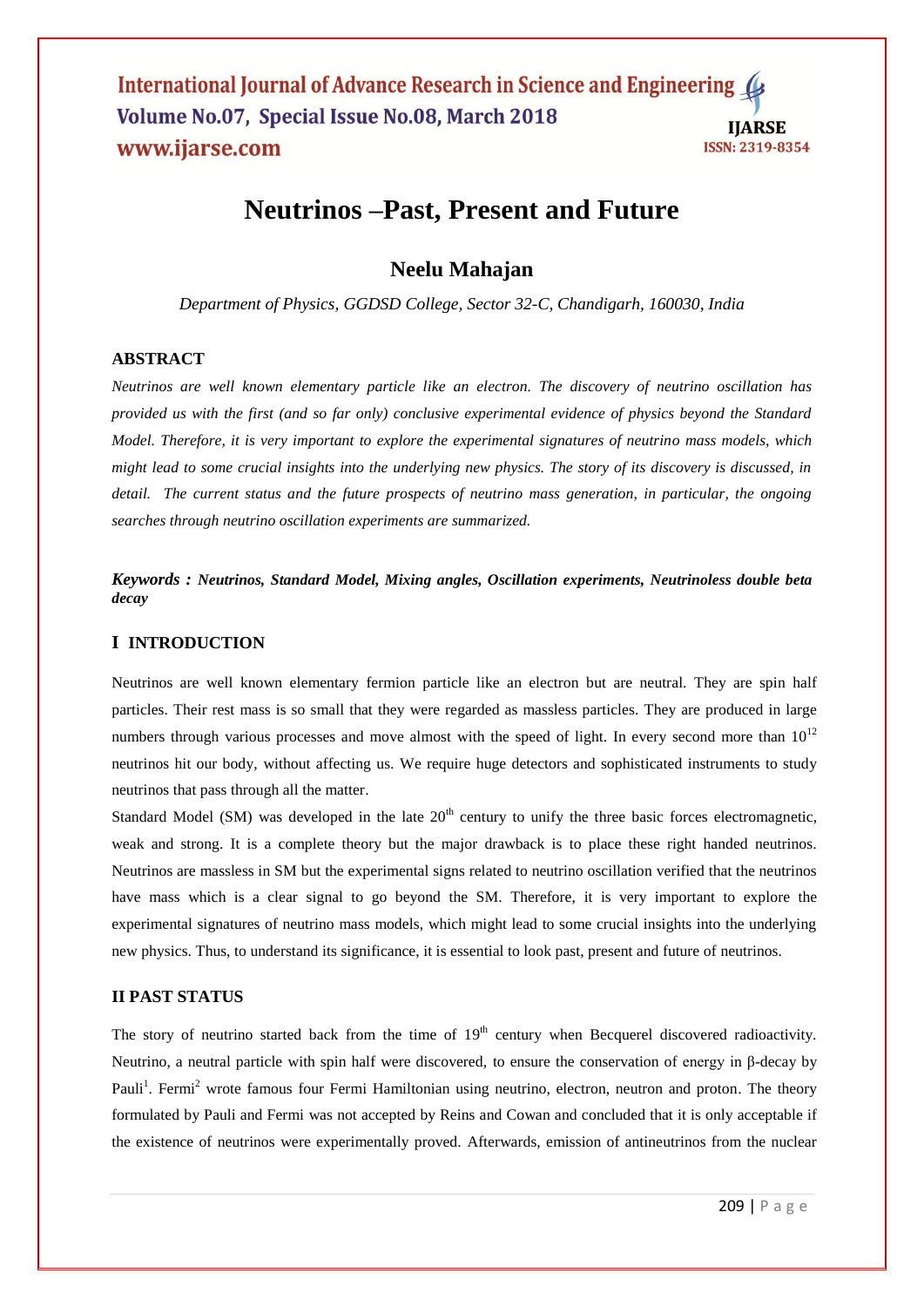detector was experimentally proved by Reins and Cowan<sup>3</sup> in 1954 and Reins received the Nobel Prize for this in 1955 but at that time Cowan passed away.

The theory was further generalized by Marshak and Sudarshan<sup>4</sup> and then by Feynman and Gell-Mann<sup>5</sup>, referred as V-A theory of weak interactions. Further, the theory had been extended to unify electro-weak forces carried out by Glashow, Weinsberg and Salam<sup>6</sup> and furthermore extended to include strong forces resulting in unified Standard model.

Pontecarvo<sup>7</sup> considered the transition of antineutrino to neutrino. In 1962, second flavor neutrino was discovered by Danby *et al.*<sup>8</sup>. The third flavor  $v<sub>τ</sub>$  was expected to exist after the discovery of charged lepton  $\tau$  in 1975 and was observed in 2000 by DONUT Collaboration Perl *et al.*<sup>9</sup> in Fermi Lab. The late discovery of lepton indicates the flavor puzzle existence, not only for quarks but for leptons as well.

#### **III NEUTRINO OSCILLATIONS**

The major milestones in high energy physics is the discovery of the Higgs boson at the Large Hadron Collider at CERN<sup>10</sup>. The discovery completes the picture of Standard Model (SM) but the theory cannot explain massive neutrinos i.e. position of right handed neutrinos in SM. The absence of right handed neutrinos is motivated by the observation of parity violation in weak interactions by Lee and Yang<sup>11</sup> and further verified by Wu  $^{60}$ Co experiment<sup>12</sup>. Neutrino physics has been full of excitement and rich in its implications for New Physics beyond Standard Model (BSM).

The quantum mechanical treatment is applied to neutrinos and treated them as waves. For the neutrino wave, we have the three flavors of neutrino  $(v_1, v_2, v_3)$  and the mass eigenstates  $(v_e, v_\mu, v_\tau)$ . As an example, the e<sup>-</sup> type neutrinos are produced in the core of the sun, propagates as a superposition of three mass eigenstates. As they travel further, they pick up different phases which are recombined to form a flavor state at the point of detector. Now, the wave will have  $\mu$  and  $\tau$  component both along with the initial e component. This is what we called as neutrino oscillations. Since the neutrino oscillation is an oscillatory phenomenon, the probability of flavor conversion is represented by the oscillatory functions of the distance travelled by the neutrino wave, the characteristics length proportional to average energy of neutrinos and inversely proportional to difference of the square of the masses. The overall probability is controlled by mixing coefficients and that occur in the superposition of mass eigenstates to flavor states and this mixing coefficients form mixing matrix

Neutrinos originate from different sources having energy ranging from few eV to TeV. Most of the solar neutrinos are generated from the p-p fusion inside the sun whereas reactor and geo-neutrinos originate from the β- decay process in the MeV energy range. The neutrinos coming from the supernova explosions are generated through the electron capture of nuclei and free protons as well as through pair production are also in MeV range. The interactions of the cosmic rays with the atmospheric nuclei produce neutrinos in the GeV range and the neutrinos coming from the extragalactic sources fall in the energy range of TeV. The neutrinos produced in the man-made accelerators can have energy in MeV or GeV. The highest energy neutrinos are produced due to interaction of the ultrahigh energy cosmic rays with cosmological photon backgrounds. They could also be produced in the interactions of accelerated protons with surrounding medium.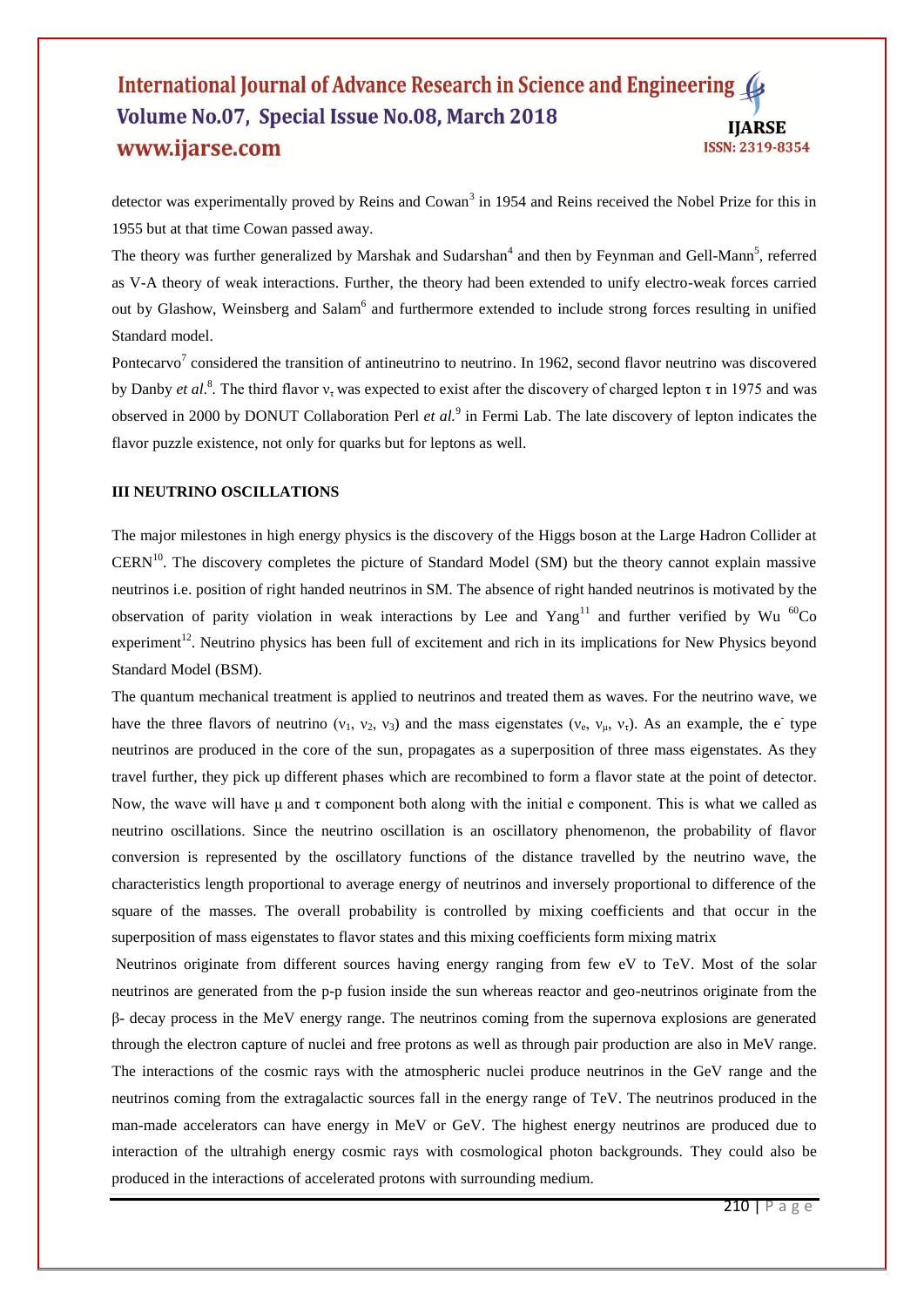Among these different sources, the experimental evidences come from a series of experiments performed during the decades of research with very different beams and detection techniques. These include the solar neutrino experiments<sup>13-16</sup>, e.g., Homestake, Kamiokande, SAGE, GALLEX-GNO, Super-Kamiokande (SK) and the Sudbery Neutrino Observatory (SNO); the atmospheric neutrino experiments, i.e., Super-Kamiokande, MACRO and Soudan-2; the Long Baseline reactor neutrino experiment KamLAND and the Long Baseline accelerator neutrino experiment KEK-to-Kamioka (K2K).

#### **IV PRESENT STATUS**

The phenomena of neutrino oscillation and flavor mixing can be described by Pontecorvo-Maki-Nakagawa-Sakata<sup>7</sup> (PMNS) mixing matrix  $V_{PMNS}$ , expresses the relationship between the neutrino mass eigenstates and the flavor eigenstates, e.g.,

$$
\begin{pmatrix} V_e \\ V_\mu \\ V_\tau \end{pmatrix} = \begin{pmatrix} V_{e1} & V_{e2} & V_{e3} \\ V_{\mu 1} & V_{\mu 2} & V_{\mu 3} \\ V_{\tau 1} & V_{\tau 2} & V_{\tau 3} \end{pmatrix} \begin{pmatrix} V_1 \\ V_2 \\ V_3 \end{pmatrix};
$$

where  $v_e$ ,  $v_{\mu}$ ,  $v_{\tau}$  are the flavor eigenstates and  $v_1$ ,  $v_2$ ,  $v_3$  are the mass eigenstates and the 3×3 mixing matrix is leptonic mixing matrix. It is usually parameterized by three mixing angles ( $\theta_{12}$ ,  $\theta_{13}$ ,  $\theta_{23}$ ) and 1 CP violating phase ( $\delta$ ). If neutrinos are Majorana particles, there results in additional two phases ( $\rho$ ,  $\sigma$ ) related to two relative phases of three neutrino mass eigenstates. The current status of neutrino oscillation experiments<sup>17</sup> can be summarized in terms of  $3\sigma$  global fit values of neutrino parameters.

$$
\Delta m_{12}^2 (10^{-5} \text{eV}^2) = 7.50_{-0.17}^{+0.19} \qquad \Delta m_{31}^2 (10^{-5} \text{eV}^2) = 2.457 \pm 0.047
$$
  
\n
$$
\sin^2 \theta_{12} = 0.304_{-0.012}^{+0.013} \qquad \sin^2 \theta_{23} = 0.452_{-0.028}^{+0.052} \qquad \sin^2 \theta_{13} = 0.0218 \pm 0.0010
$$

where  $\theta_{12}$ ,  $\theta_{13}$ , and  $\theta_{23}$  are mixing angle and  $\Delta m_{12}^2$  and  $\Delta m_{31}^2$  are the mass square differences.

Neutrinoless double  $\beta$  decays provide us with useful information regarding the nature of neutrinos and CP violation. The tritium beta decays in Mainz and Troisk experiments<sup>18</sup> observed the experimental value of effective neutrino mass  $m_B < 2.2$  eV at 95% C.L. But, there is no clear signal regarding the 0v2 $\beta$ decay uptil now. The most stringent bound on half life of <sup>136</sup>Xe by KAMLAND-Zen Collaboration<sup>19</sup> on Majorana neutrino mass  $\langle m_{ee} \rangle$  < (0.061 -0.165) eV. The latest searches have been performed by CMS and ATLAS<sup>20</sup> for the seesaw, too high as  $10^{14}$ GeV as compared to  $10^{2}$ GeV neutrino mass. Finally, the observation of cosmic microwave background would constrain the sum of three neutrino masses  $\Sigma = m_1 + m_2 + m_3$  and latest observation by Planck Collaboration<sup>21</sup> gives  $\Sigma$  < 0.23eV at 95% C.L.

## **V FUTURE PROSPECTS**

At present the current experimental scenario lag behind to explain (i) the sign of  $\theta_{13}$  or the neutrino mass hierarchy, (ii) the octant of  $\theta_{23}$  (i.e., whether  $\theta_{23} < 45^\circ$  or > 45°) and (iii) CP violation in leptonic sector and the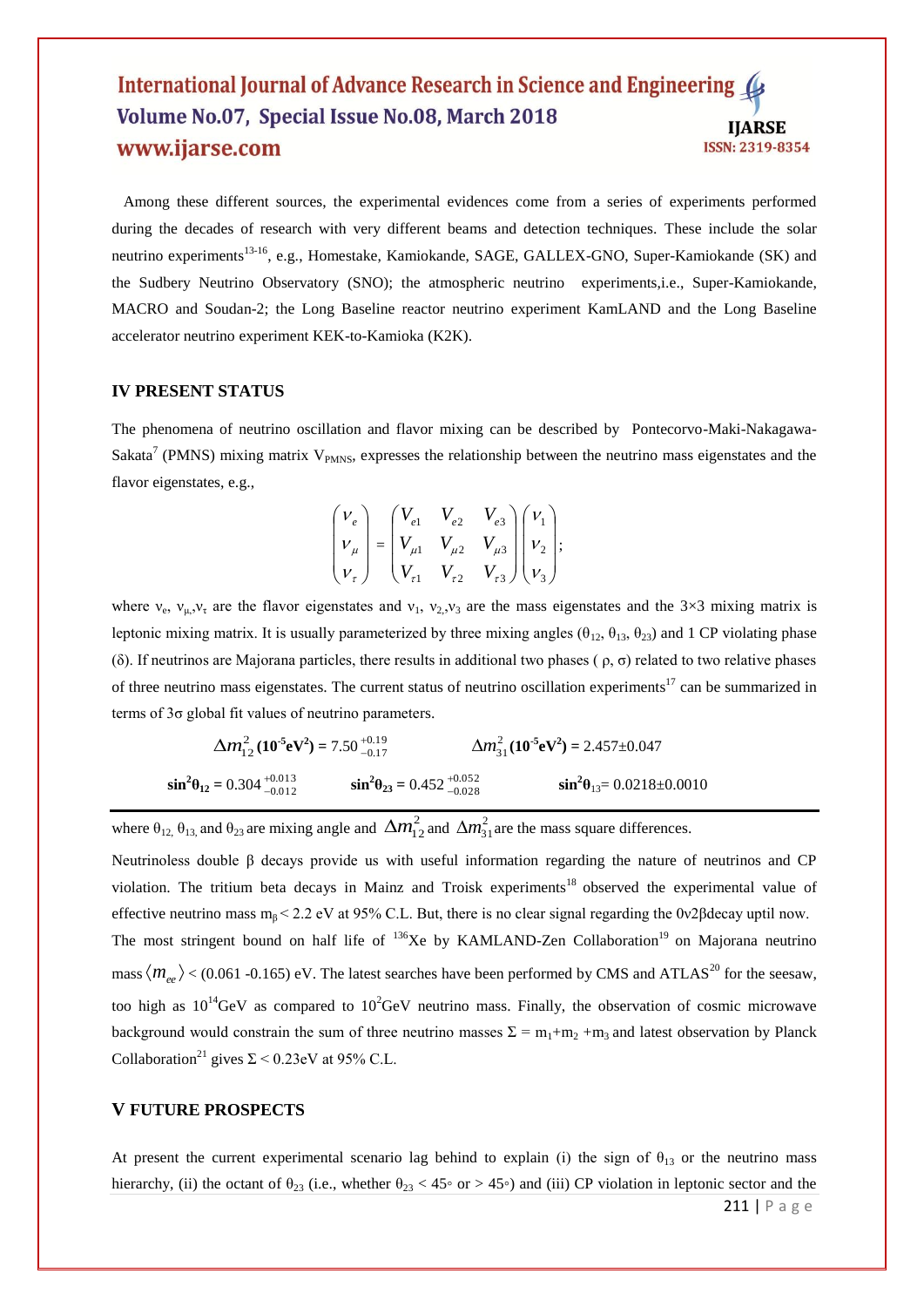precision of  $\delta_{CP}$ . Apart from these, the following unresolved issues are also of interest: (i) the absolute mass of the neutrinos, (ii) the exact nature of the neutrinos i.e., Dirac or Majorana, (iii) the mechanism of generation of neutrino masses and explanation of their smallness, (iv) non standard interaction of the neutrinos, (v) non-unitary neutrino mixing and (vi) CPT violation in neutrino oscillation etc.

There are many ongoing/ future experiments are in pipeline for determining the unknown parameters precisely, the neutrino mass ordering and CP violation. In the near future, KATRIN experiment<sup>22</sup> would pin down the value of effective neutrino mass˂ 0.2 eV. If the neutrinos are considered to Majorana neutrinos, the neutrinoless double beta decay (0ν2β) could take place for some even even nuclei such as <sup>76</sup>Ge and <sup>136</sup>Xe. The long baseline neutrino experiments such as NovA, DUNE,  $T2K^{23}$  aim is to measure the leptonic phase  $\delta_{CP}$ . The longer baseline and higher statistics experiments LBNE and LBNO $^{24}$  can measure all the three above mentioned unknowns with significant confidence level. The  $DAE\delta LUS^{25}$  experiment proposes to replace the antineutrinos of the superbeam experiments by the low energy antineutrinos from muon decay at rest and using Gd-doped water Cerenkov detector. The superbeam<sup>26</sup> experiment at the ESS facility namely MOMENT, ESSvSB reach the competitive sensitivity for establishing the CP violation.

The future reactor neutrino experiments<sup>27</sup> such as RENO, JUNO are used to determine the mass hierarchy using liquid scintillator detector. These experiments require the precise measurement of the oscillation spectrum with an excellent energy resolution. The future huge atmospheric neutrino experiments<sup>28</sup> such as PINGU, ORCA, ICAL@INO, hyper Kamiokande are sensitive to sign of mass square differences, results in explaining the mass ordering of neutrinos. Also, these experiments are sensitive to leptonic CP violation. The main aim of the 0ν2β and ultra high energy neutrino detector IceCube<sup>29</sup> at South Pole is to understand the origins and acceleration mechanisms of high-energy cosmic rays. This somewhat completes the story of neutrinos.

## **VI SUMMARY**

Neutrino Oscillations have provided us with the first signal to search for the New Physics beyond standard Model. We have done the review of past, current and future prospects of neutrinos. The future experiments would definitely provide us the precise values of the mixing angles, ordering, nature of neutrinos and CP violation. Thus, the direct searches at these huge colliders give us clear picture of the story of neutrinos.

#### **VII ACKNOWLEDGEMENTS**

I would like to thank Principal, GGDSD College, Chandigarh for providing me the necessary working facilities.

#### **REFERENCS**

- [1] W. Pauli, Letter to the Physical Society of Tubingen, Physics Today, 31, No. 9, (1978) 23.
- [2] E. Fermi, Z. Physik, 88 (1934) 161.
- [3] F. Reins, C.L. Cowan, Phys. Rev. 90 (1953) 492.
- [4] R. Marshak, E.C.G. Sudarshan, Phys. Rev. 109 (1958) 1860.
- [5] R.P. Feynmann. M.GellMann, Phys. Rev. 109 (1958) 1015.